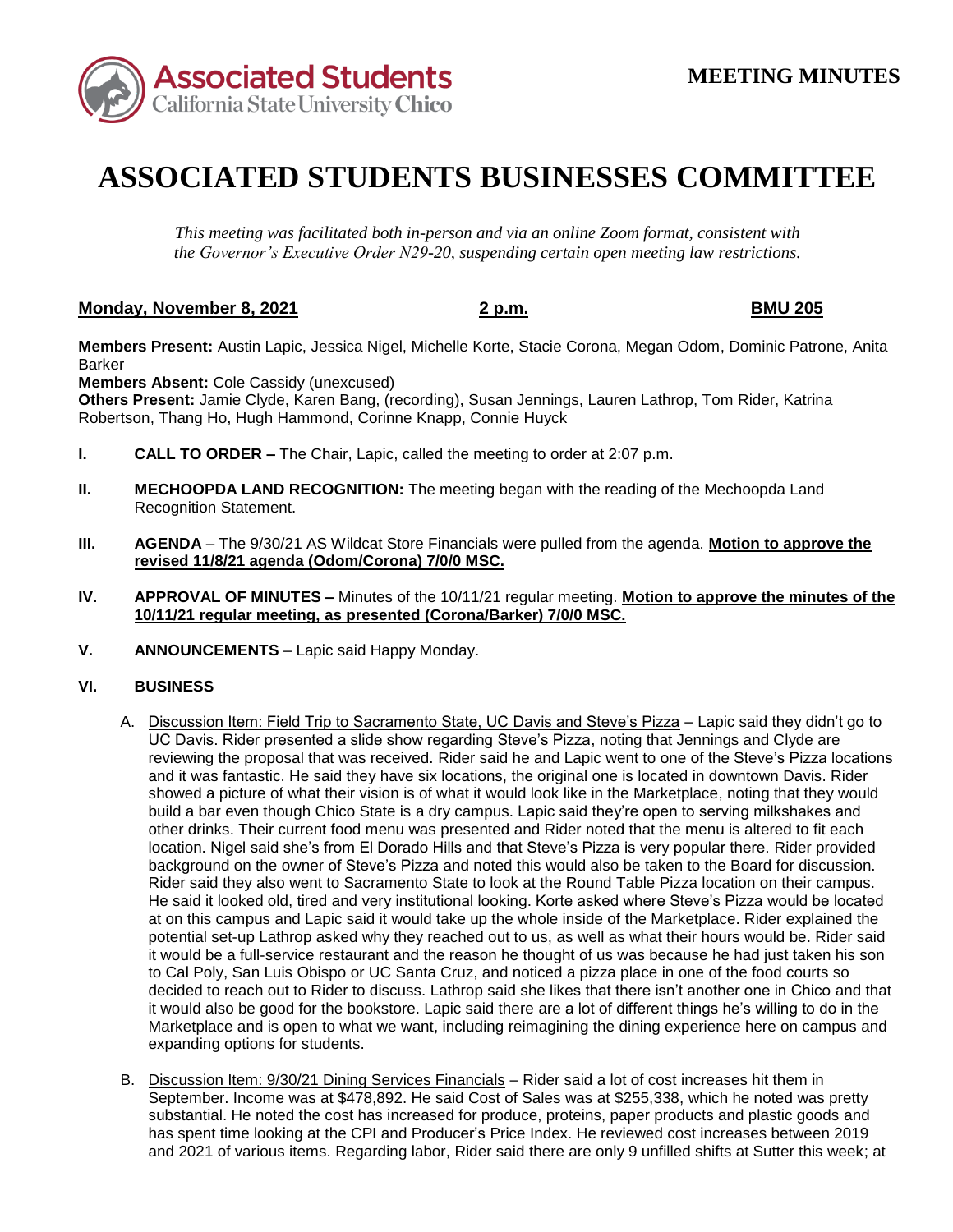students by purchasing value added products, such as pre-diced vegetables, desserts, etc. A part-time baker has now been hired. Rider said due to having to shut down the Get App due to technical issues, there turned into "take as much as you can" from the Dining Hall. Rider said the Ozzi machine is working well and instead of paper boxes going into the landfill. Rider next reviewed the procurement and inventory process the last meeting there were 83 unfilled shifts. He said they've had to pay for the lack of labor to feed 1,900 was rampant theft by residents for a few weeks. He said during that time they used paper to-go boxes that has been in place for five weeks. The monthly report shows that 4,612 containers were put back into it with the committee. He said he would be hiring a procurement person next year as this position is important and saves money in the long run. With November, December and January being short months, Rider noted that they should be able to bring up YTD reserves.

- C. Discussion Item: 9/30/21 AS Wildcat Store Financials This item was pulled from the agenda.
- D. Discussion Item: 9/30/21 Follett Wildcat Store Financials Lathrop said the Textbook department as a whole ran flat to last year but the lack of sales was explained by the significant number of people that were charged last September for non-returned book fees. General Books/Un-Imprinted Gifts ran +263% to LY. Clothing was up \$57,586 and she noted they've started receiving lots of new logo products. She said Technology sales were +200%. Overall, they ended the month at \$282,376.
- committee, noting no items were purchased during the first quarter. Rider said a commercial gas grill will be purchased soon; however, they will not be purchasing an electric vehicle. E. Discussion Item: 9/30/21 Auxiliary Activities Fund Capital Expenditure Report – Jennings reviewed with the
- F.Discussion Item: Local Agency Investment Funds and Certificates of Deposit for quarter ending 9/30/21 Jennings reviewed with the committee, noting that Auxiliary Business earned \$4,859 in interest with a Rate of Return at 0.24%. The Wildcat Store CD earned \$1,210 in interest with a Rate of Return at 2.400%.
- is ready to go and The Lab and Bootleg should be starting soon. Corona asked if all of this has been cleared Health & Safety can inspect trucks and food certificates. He explained where the three designated spots on the existing channels, and locations that were already approved. She said they are in a trial phase this initial phase goes well. They also may apply for SFAC grants for solar panels in order to be more sustainable. He said currently they only accept cash and credit cards. When the IT portion is set up, Flex Cash will also be as well. Clyde said hopefully this will be lucrative for everyone. **VII. DINING SERVICES DIRECTOR'S REPORT** – Rider provided a food truck update, noting that there is currently one food truck on campus so far for daily lunch and dinner dining – The Black Kettle. He said Sliders with Risk Management and Rider said all sights were reviewed and approved. Risk Management sets the trucks up as approved campus caterers, then locations are set up via FMS. Rider said campus Environmental campus are. Clyde said they've been doing this in phases, started with Ann Sherman, then went through all semester and will expand next semester if it goes well. Rider said they're also looking at a five-year plan if this able to be used. • Rider said last Thursday's Bug Night was very successful and they will hold another bug event in the spring. Barker asked about food trucks for concessions for spring sports and suggested stadium a parking lot location for events as well as students in residence halls in that area. She said the Chico High stadium gets used a lot for youth events, so if trucks are strategically parked, could benefit from those events
- Lathrop said they were very busy this past weekend for Choose Chico and had \$18,000 in sales on Saturday, compared to \$19,000 two years ago. She said Friday was incredibly busy as well. • Lathrop said they recently manager and he's excited about changes to the store. Barker said the reset looks really good in the bookstore **VIII. CHICO STATE WILDCAT STORE DIRECTOR'S REPORT** – Lathrop said they had about \$16,000 in sales during the recent Spirit Day sale, which was a 20% discount day. She said they were busy the entire day and the majority of customers were faculty and staff. For the David Sedaris book signing event, she said an overwhelming amount of people attended and they had over \$1,800 in book sales, beating 2019 sales. re-set the store; moved some things around. She said they also promoted a new general merchandise and Lathrop said the front of the store is now considered to be the 1<sup>st</sup> Street side of the building. • Lathrop said adoptions are continuing to roll in for the spring semester and they are at 62% of courses having an adoption entered. She noted the company average is 30%. They have been handing out coffee cards to instructors for turning in requests on time. Chico Preview Day was discussed.
- **IX. EXECUTIVE DIRECTOR'S REPORT** Clyde said construction has started on the Wellness Center downstairs and they are hoping that it will be open sometime in the spring semester. A three to four month construction time is expected. She noted that a Wellness Coordinator position will be hired for this area. • Clyde said the